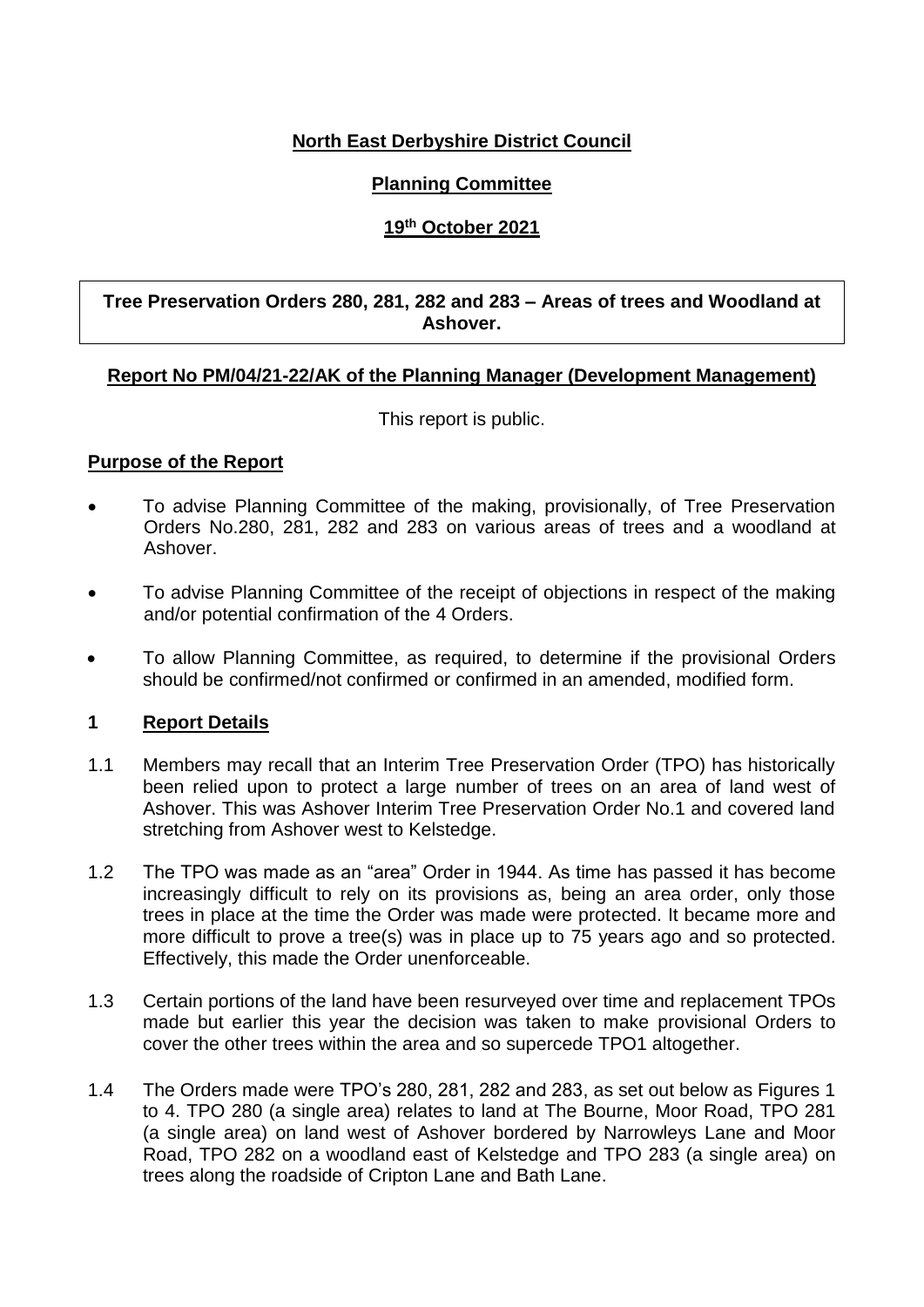

Fig 1: TPO 280: Trees at The Bourne



Fig 2: TPO 281: Trees west of Ashover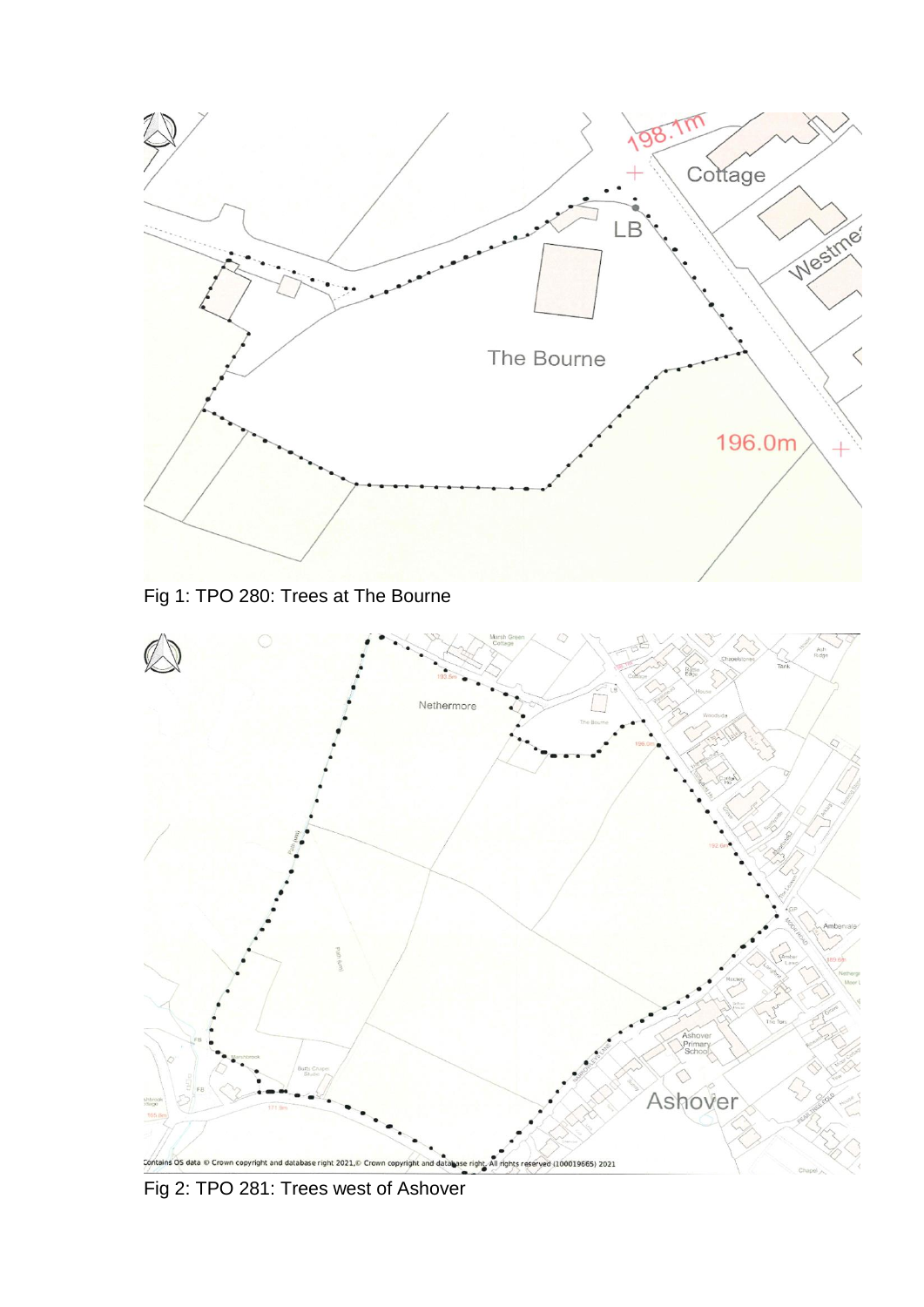

Fig 3: TPO 282: Marsh Brook Woodland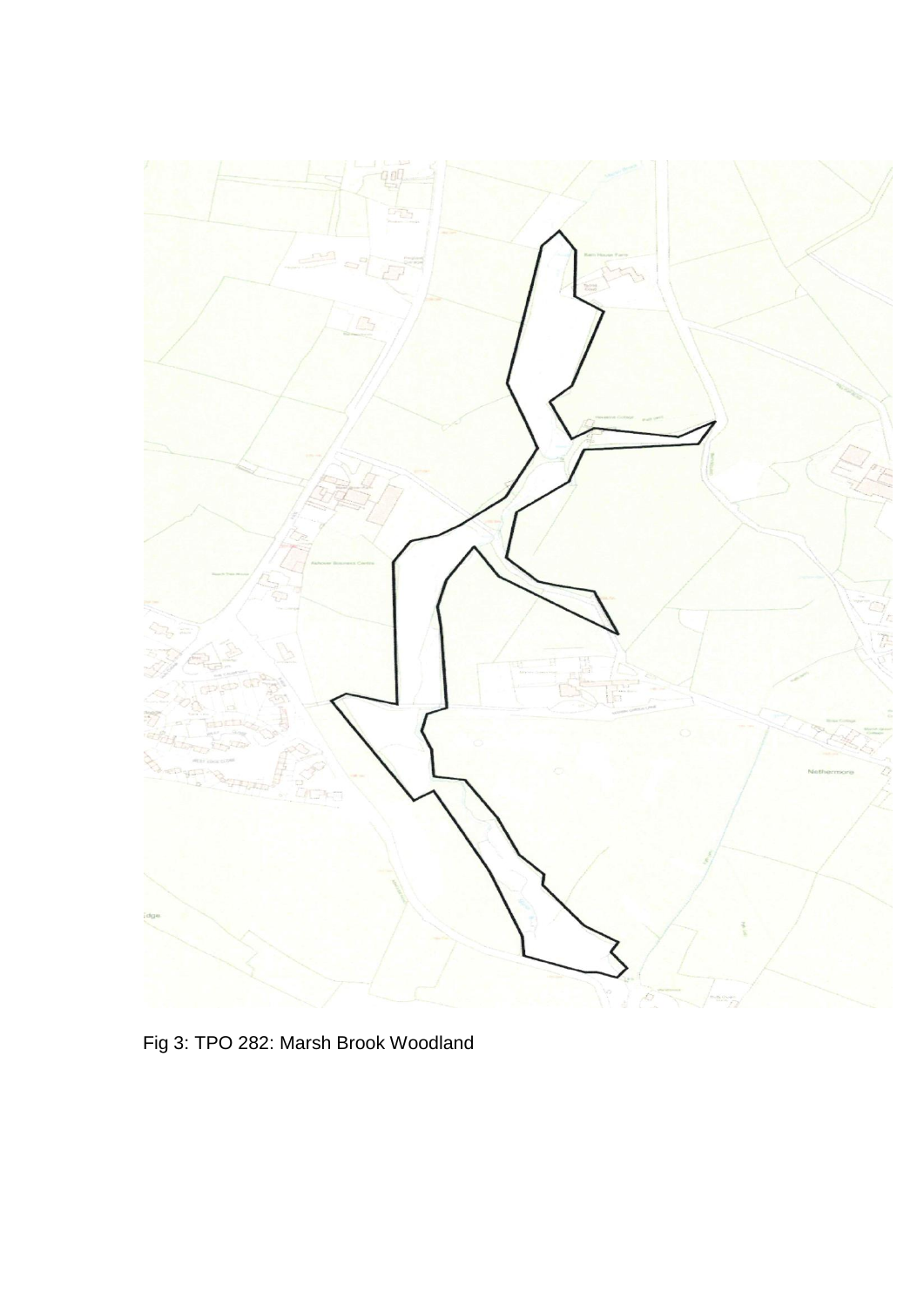

stains OS data © Crown convright and database right 2021.© Crown convright and database right. All rights resol

Fig 4: TPO 283: Trees on Cripton Lane and Bath Lane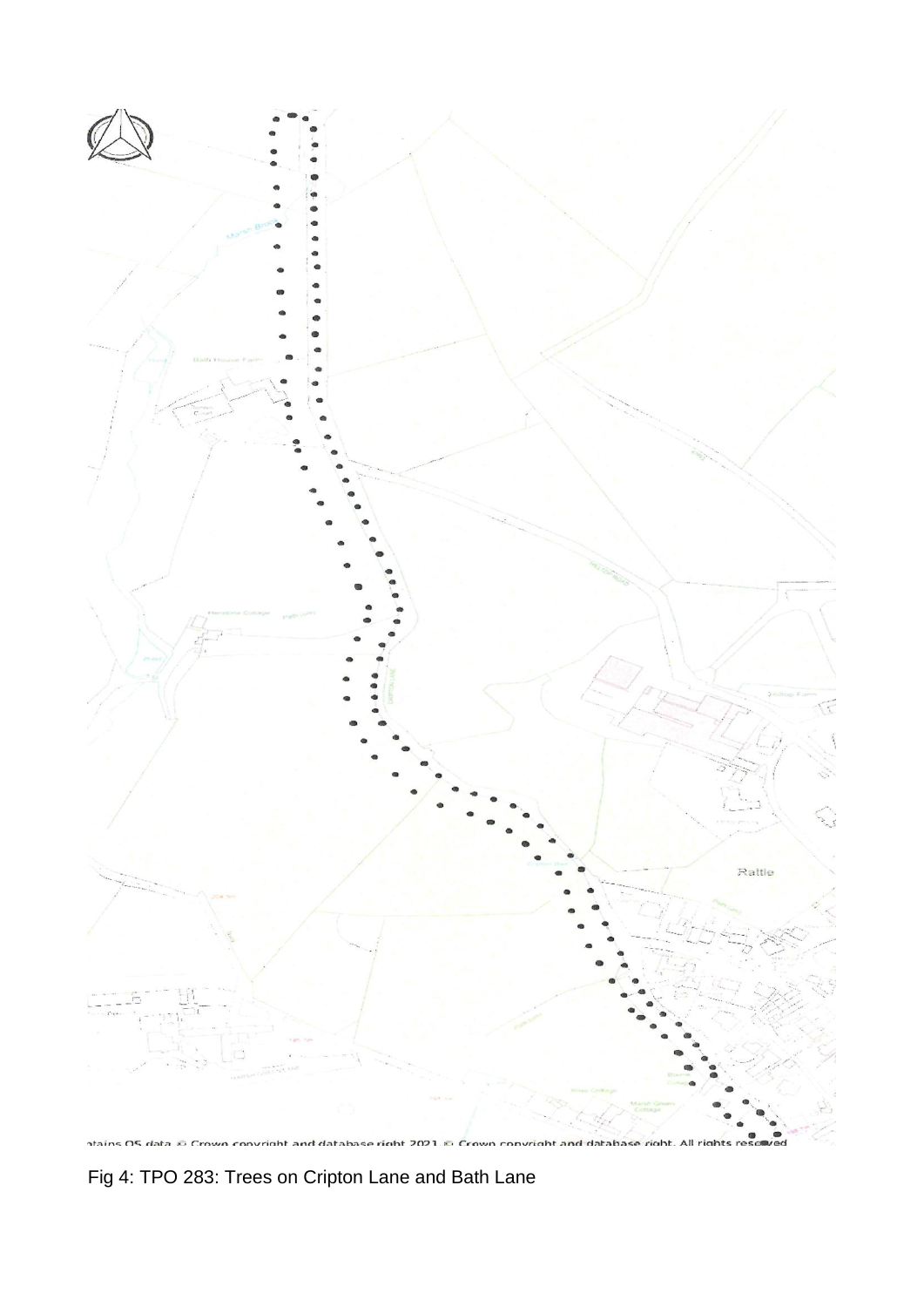- 1.5 The trees are considered to offer significant level of amenity to the area but the overriding issue, Officers consider, is that the trees merit ongoing protection due to the long term protection they have received to this point and the public perception of that protection.
- 1.6 Subsequent to the making of the Order, representations have been received from a significant number of parties to all 4 provisional TPOs as follows:

In respect of provisional TPO's 280 and 281:

The site owner has approved development at the rear of the site, and it has been shown that development can take place while protecting the trees. The provisional TPOs have been assessed by an arboricultural consultant who considers them inappropriate for this site and on the adjoining land as several of the trees in the newly designated area were in fact diseased or at significant risk of failure. The area designation covers all trees present in the defined area at the time that the Order was served, yet any appropriate system of amenity evaluation would show some significantly defective trees lack the necessary merit for inclusion in a TPO. The TPO is objected to on the grounds that they include trees whose amenity value has not been correctly assessed.

In respect of provisional TPO 282:

- A. The status of Interim TPO No.1 is questioned.
- B. Is this new TPO a Council initiative or a request from a third party?
- C. What was the Council's method for assessing the amenity value of the trees? What were the scoring criterion?
- D. What other of the many woodlands around Ashover have been protected based on similar scoring mechanisms.
- E. Why is this woodland exceptional and what sets it aside from the other woodlands nearby (particularly those with footpaths within them)? Can a plan of other protected woodlands be provided?
- F. The woodland subject of the Order is a private woodland with no public right of way and not a public amenity area. Four separate woodlands are incorporated into the one order. It is important each is assessed differently.
- G. Who visited the woodland and inspected them? A copy of the report is requested.
- H. The current plan does not accurately define the woodlands and seeks to protect land outside those boundaries. An objection is made to the Order on the basis of inaccurate boundaries.
- I. If any further visit is made the owner requests to attend.
- J. How is any decision to confirm the Order taken? Is a report viewable and can a copy of the original report be provided?

In respect of provisional TPO 281 and 283:

Many of the queries in respect of TPO's 281 and 283 are consistent with those made in respect of TPO 282 (see above) but the specific points raised are as follows: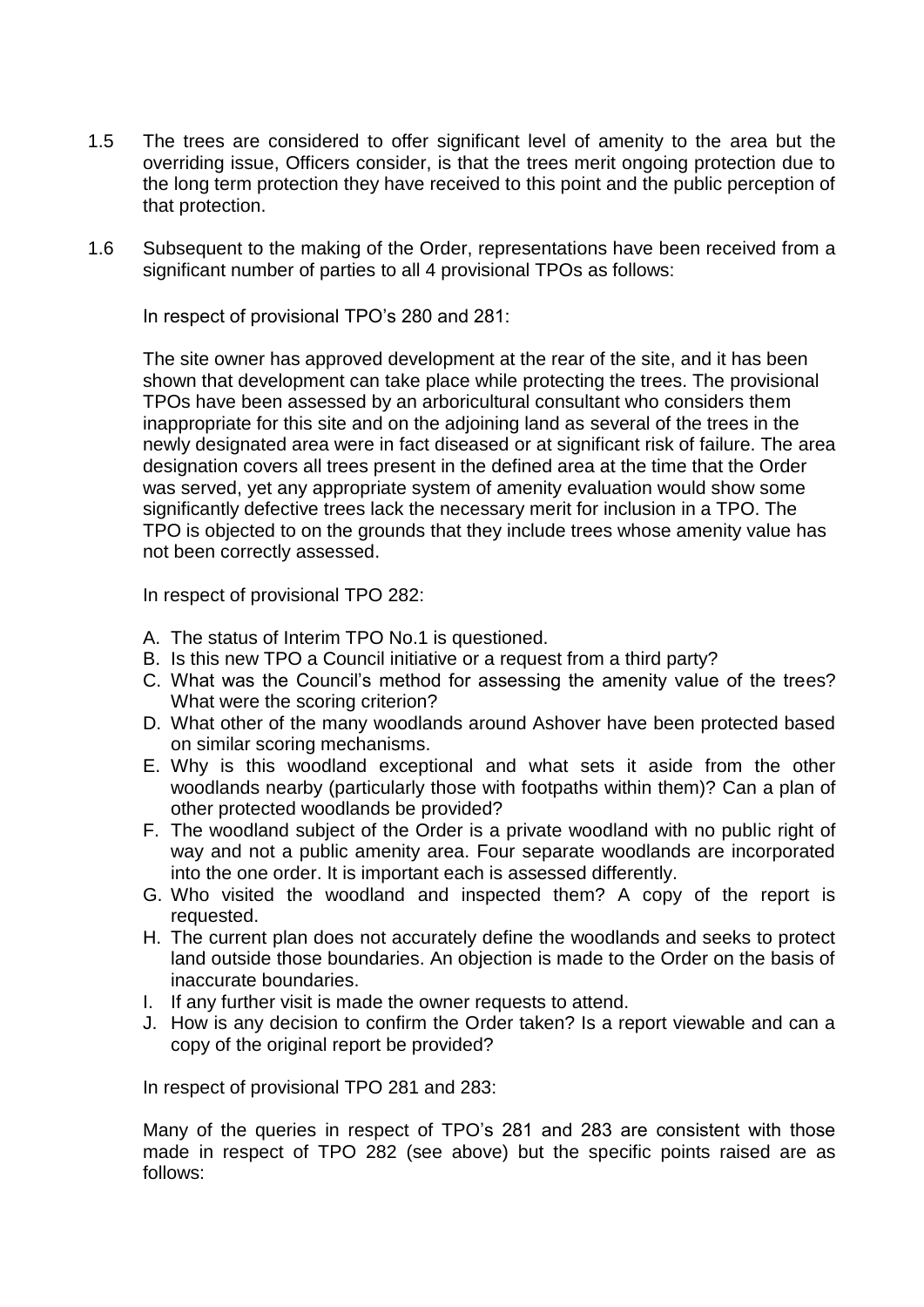- A. Can a copy of the Council's assessment method be provided and the scoring criterion that resulted be provided.
- B. What other trees in the locality have been protected in the locality?
- C. Why are these trees considered exceptional, warranting protection, as opposed to others which are not protected?
- D. Who visited the trees and inspected them. Can a copy of the report be provided that led to the Order being made?
- E. The TPO is objected to as the plans do not accurately define the boundaries or location of the trees.
- F. In respect of TPO 283 a line of dots appears which are not representative of the location of trees.
- G. In respect of TPO 281 the area of land is incorrectly defined.
- H. If a further site visit is required the owner would wish to attend.
- I. What other TPO's are proposed in the TPO process?
- J. Can a copy of the Officer report to Cabinet be provided?
- K. The plan in respect of TPO 281 does not include the land surrounding The Bourne. Has a separate Order been made in respect of that?
- 1.7 A tree preservation order is normally made to protect trees in the interests of amenity and this normally involves an assessment of the trees visibility, impact (including the contribution to the wider landscape) and the trees size and form. Before confirming an Order the Council should satisfy itself that the tree(s) would bring a reasonable degree of public benefit in the present or future. Amenity comprises the visibility of the trees, their individual or collective impact as well as other factors such as the trees importance to nature conservation and/or any response to climate change.
- 1.8 In all 4 cases referred to here, as set out above, Officers take the view that the trees do offer a significant level of amenity to the area when taken together with the other trees/woodland in the vicinity. The trees are readily visible from and along the public road and footpath network and so offer excellent amenity value. The trees have been assessed as such by Officers using a scoring mechanism offering an element of objectivity to that assessment but perhaps most importantly in this case, the trees have been protected over the long term by Interim TPO No.1 and Officers consider the ongoing protection of the trees is in the public interest and continues the protection offered the trees and relied on over the long term by the local community. This alone in this case is, in the view of Officers, sufficient to formally protect the trees.
- 1.9 The comments made in respect of TPOs 280 and 281 are noted. However, any permission granted for development overrides a TPO where the removal of any tree(s) is essential to allow the approved development to go ahead. The confirmation of the Orders in that respect does not prevent acceptable development proceeding. In addition, where trees are in exempt categories a TPO does not prevent work being undertaken. In time, it will be preferable to work to individually categorise trees and undertake a more detailed survey, but in the short term Officers believe an area TPO is the most effective way of affording ongoing protection of the trees in question.
- 1.10 In respect of the objections received on TPOs 281, 282 and 283, these all fall within a single ownership. Two "area" Orders and one "woodland" Order have been provisionally made. Subsequently some work has been undertaken to secure an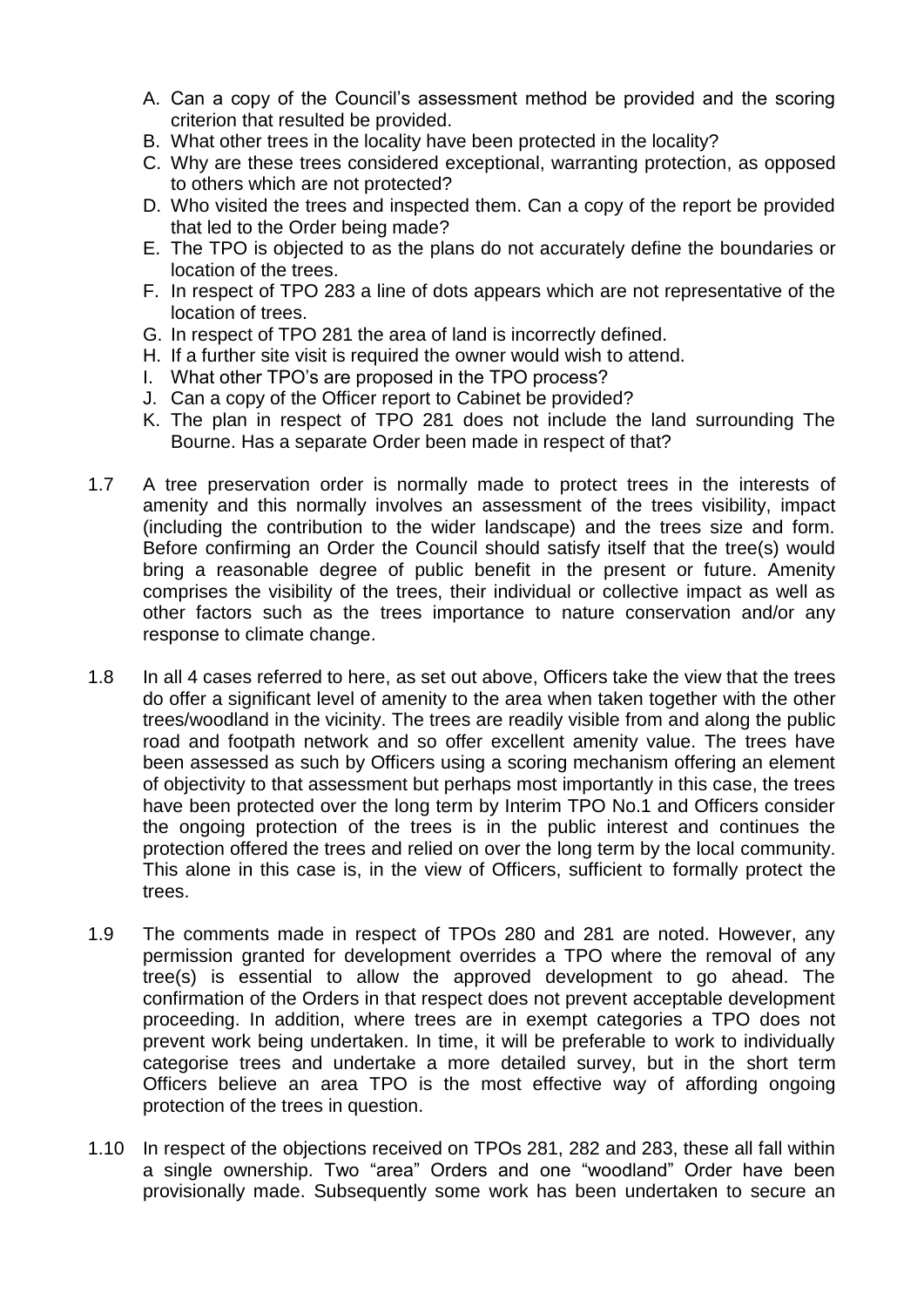agreed form of Order(s) with the land owner, who has been proactive in cooperating with Officers, by individually assessing the trees set out in the two area orders and to map as the owner would wish the woodland Order. It is understood that generally he is not opposed to the trees being protected but he wishes to see that in a more structured form. However, time has not allowed all that work to be competed and so Officers consider that a confirmation of the Orders as originally made will afford ongoing interim protection but allow the opportunity to finalise the work with the owner as soon as possible thereafter (potentially then resulting in a further new order(s) being made). If progress can be made on this prior to the Committee meeting, Members will be updated as to progress then.

1.11 Many of the other points made are questioning the procedures used to make the various Orders. Members can be assured that the impetus for making the various Orders comes, in this case, from Officers seeking to secure the proper long term ongoing protection of the trees and that assessments have been undertaken to satisfy the Council the trees merit protection. It is accepted that the trees covered by these 4 Orders, in many respects, are of no greater amenity value that many others in the vicinity of Ashover, however, the trees in question have been protected over the long term by Interim TPO No.1 and so there is a public perception they are protected and, in making these Orders, the Council would acknowledge that.

#### **2 Conclusions and Reasons for Recommendation**

- 2.1 Officers believe there is a wider public desire to afford ongoing protection of the trees but also note the comments made objecting to the Order.
- 2.2 Officers consider that the trees, the three areas and one woodland, the subject of the TPOs, overall, play an important role in the amenity to the area, albeit in conjunction with other both protected and non-protected trees and areas of woodland in the locality. They will also benefit the varied ecology of the area.
- 2.3 Officers also note that the making of TPOs does not necessarily prevent works being undertaken to trees, otherwise protected, and, in some cases, their removal, where appropriate. In addition, a management plan can be agreed under the provisions of an application to undertake ongoing work to the trees in the case of the woodland TPO.
- 2.4 On that basis Officers conclude that the trees should all be protected by formal Order as provisionally proposed.
- 2.5 In the case of all the Orders it would be preferable to have undertaken more detailed surveys of the trees and their extent further to the provisional Orders being made. In the case of TPOs 281 and 283 some further work has been done but has yet to be finalised. In respect of TPO 282 it has not been possible as yet to agree the exact extent of the woodland. No further work has been possible in respect of TPO 280.
- 2.6 Therefore, it is concluded that all 4 TPOs should be confirmed as provisionally made, except and unless any further work can be undertaken prior to the 6 month deadline to confirm the Order is reached, as set out above.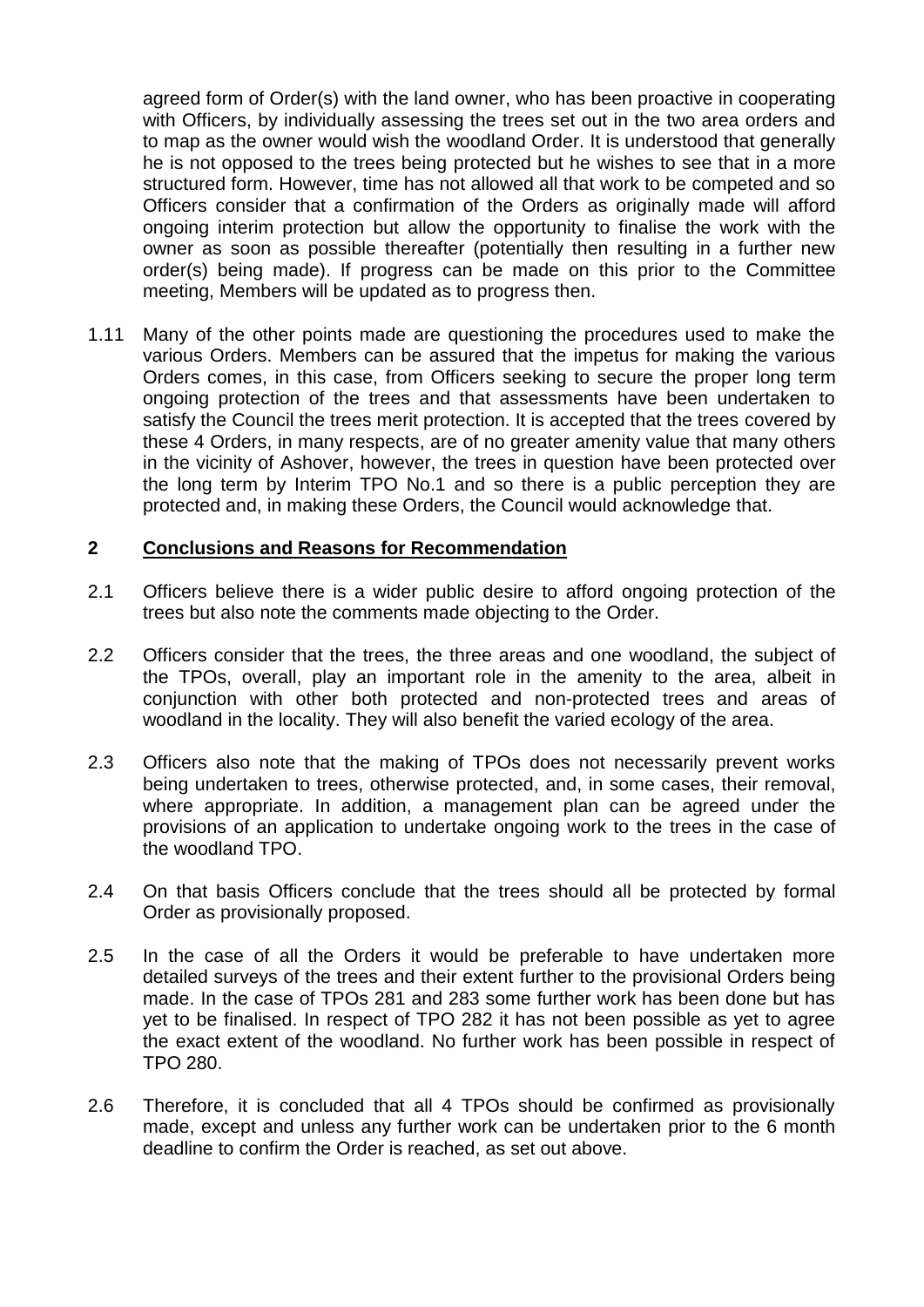# **3 Consultation and Equality Impact**

3.1 The owners of the trees and other interested parties have been consulted as part of the process undertaken in making the Order.

# **4 Alternative Options and Reasons for Rejection**

4.1 There is the alternative option to not confirm the Orders or to modify them. However, for the reasons set out above, neither of these options is considered appropriate in this case.

#### **5 Implications**

#### **5.1 Finance and Risk Implications**

5.1.1 There is no financial or other risk from the confirmation of the Order as the option remains for the tree owners to make application to seek to undertake works to or remove trees.

# **5.2 Legal Implications including Data Protection**

- 5.2.1 All proper legal processes have been followed with the land owners advised of the making of the provisional Orders and opportunity given for comments to be made (see above).
- 5.2.2 The provisional TPOs have to be confirmed within 6 months from their making, i.e. the 26<sup>th</sup> October, to retain effect. Any failure to confirm the orders within that time would mean they no longer have effect and any protection is lost.

# **5.3 Human Resources Implications**

5.3.1 None.

#### **6 Recommendations**

6.1 That Tree Preservation Orders 280, 281, 282 and 283 are all confirmed unmodified with delegated powers granted to the Planning Manager (Development Management), in consultation with the Chair and Vice Chair of the Planning Committee to confirm them in any otherwise modified form as appropriate, as set out in the report, ahead of the 26<sup>th</sup> October deadline.

#### **7 Decision Information**

| Is the decision a Key Decision?            | <b>No</b> |
|--------------------------------------------|-----------|
| A Key Decision is an executive decision    |           |
| which has a significant impact on two or   |           |
| more District wards or which results in    |           |
| income or expenditure to the Council above |           |
| the following thresholds:                  |           |
| BDC: Revenue - £75,000 $\Box$              |           |
| Capital - £150,000 $\Box$                  |           |